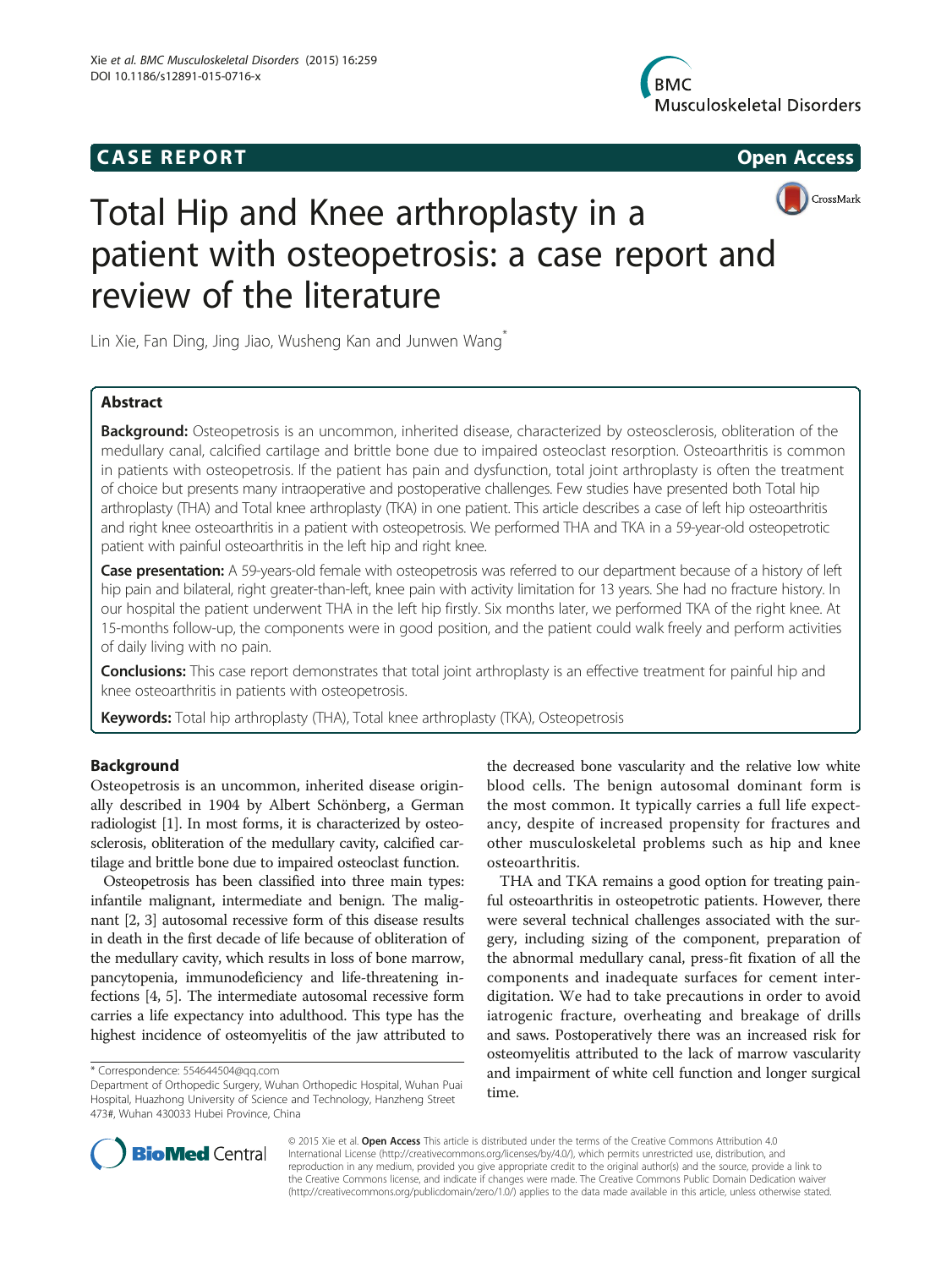<span id="page-1-0"></span>

To date, few studies have presented arthroplasty in in patients with osteopetrosis. This article is, to our knowledge, the first description of both THA and TKA in a patient with osteopetrosis. After more than a year follow up time, patient showed excellent clinical function and remained satisfied with the surgical outcome.

# Case presentation

A 59-year-old female with osteopetrosis presented a history of left hip pain and bilateral, right greater-than-left, knee pain with progressively activity limitation for the past 13 years. She had no previous fracture history. At the time of admission to the Department of Orthopedic Surgery,

Fig. 2 Postoperative radiograph of the left hip. The greater trochanter

accidentally broke off and was fixed with steel-wire

Wuhan Puai Hospital, the examination revealed a painful left hip and a painful right knee with diminished movement. X ray of the pelvic showed endobones, and x ray of spine showed "rugger jersey spine" (Fig 1). The x-rays also showed severe osteoarthritis in the left hip with significant acetabular erosion, proximal migration of the femoral head and reduced joint space (Fig 1). X-rays of the right knee showed similar osteoarthritic changed (Fig 1). The patient consented for THA in the left hip and TKA in the right knee. A careful planning and preparation was done preoperatively. Total left hip arthroplasty was performed in first instance. The THA operation was performed



occurred on the femoral medial epicondyle. A small spider-like plate was used to fix the fracture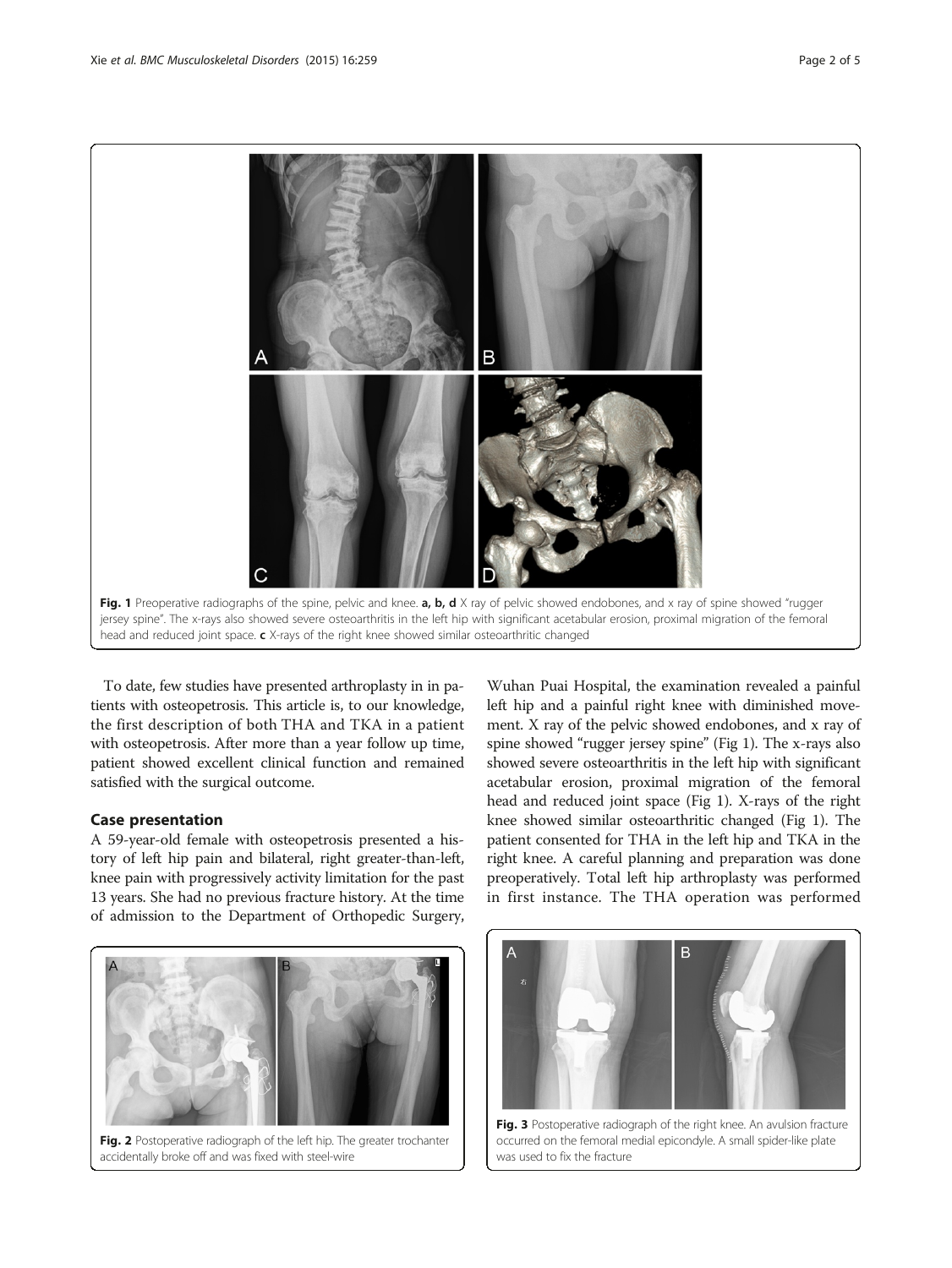<span id="page-2-0"></span>

through a posterolateral approach. The femoral head was with severe degenerative changes, but there were no signs of collapse or avascular caput necrosis. The acetabulum was exposed and prepared before inserting the femoral component (Zimmer, USA). The femoral neck was truncated and the distorted femoral head was removed. After 3 h careful drilling in order to restore the medullary canal in the proximal femur, the greater trochanter accidentally broke off and was fixed with steel-wire (Fig [2\)](#page-1-0). Weight-bearing was not permitted during the first 12 weeks post-operatively, and only partial weight-bearing was allowed for further six weeks. Six months later the patient had recovered from the THA, and a TKA (Depuy, USA) was performed on the right knee. After extra medullary alignment, multiple saws were used to make the femoral and tibial cuts. The cement prosthesis was extremely gently impacted. Nevertheless, an avulsion fracture occurred on the femoral medial epicondyle. A small spider-like plate was used to fix the fracture (Fig [3\)](#page-1-0). The patient was advised to wear knee brace for a week.

At 15-months follow-up, x-rays showed satisfactory position of the components (Fig 4), and the patient could walk freely and perform activities of daily living with no pain.

# **Discussion**

At the moment no curative treatment is available for benign osteopetrosis. Treatment consists largely of symptomatic management of complications, and is thus supportive. Degenerative osteoarthritis is common in patients with osteopetrosis. Symptomatic joint osteoarthritis in this patient population may be relieved pharmacologically with nonsteroidal anti-inflammatory drugs, but for some cases, total joint arthroplasty may be necessary. A thorough preoperative planning and preparation is of paramount importance for successful THA and TKA in patients with osteopetrosis. The narrow and sometimes missing medullary canal can make intramedullary reaming very challenging, and iatrogenic fractures are likely to occur under this procedure. The sizing of the components may be

Table 1 The results of total joint arthroplasty in patients with osteopetrosis

| Authors         | Age | Gender | Surgical treatment                              | Complications                                | Follow-up period |
|-----------------|-----|--------|-------------------------------------------------|----------------------------------------------|------------------|
| Janecki [6]     | 44  | Male   | Left cemented THA                               | Fracture of lesser trochanter                | 6 months         |
| Cameron [7]     | 40  | Female | Bilateral cemented THA                          | None                                         | 4 years          |
| Casden [8]      | 50  | Female | Left cemented TKA                               | None                                         | 2 years          |
| Ashby [9]       | 69  | Female | Right cemented THA                              | None                                         | Lost follow-up   |
| Ashby [9]       | 49  | Female | Bilateral cemented THA                          | Dislocation of one hip                       | 5 years          |
| Matsuno [10]    | 16  | Female | Bilateral hybrid THA                            | None                                         | 6 years          |
| Matsuno [10]    | 50  | Male   | Left hybrid THA                                 | None                                         | 1 year           |
| Egawa [11]      | 48  | Male   | Bilateral hybrid THA                            | None                                         | 10 months        |
| Strickland [12] | 45  | Female | Left THA                                        | None                                         | 3.5 years        |
| Strickland [12] | 47  | Male   | Right THA                                       | None                                         | 4 years          |
| Strickland [12] | 41  | Female | Left THA                                        | A partial sciatic nerve palsy with foot drop | Lost follow-up   |
| Strickland [12] | 68  | Female | Left TKA                                        | None                                         | 20 years         |
| Strickland [12] | 42  | Female | Right TKA                                       | None                                         | 2 years          |
| Girard [13]     | 34  | Female | Left hip resurfacing                            | none                                         | One year         |
| Ramiah [14]     | 38  | Male   | Left THA                                        | None                                         | None             |
| Wang [15]       | 35  | Male   | Bilateral metal-on-metal hybrid hip resurfacing | None                                         | 25 months        |
| Wang [16]       | 22  | Female | Right THA                                       | None                                         | 10 years         |
| Manzi [17]      | 36  | Female | Left THA                                        | None                                         | 2 years          |
| Mayer [18]      | 58  | Male   | Right TKA                                       | Medial condyle fracture                      | 6 months         |
| Van Hove [19]   | 41  | Female | Right TKA and Right hip resection arthroplasty  | latrogenic fracture                          | 1 year           |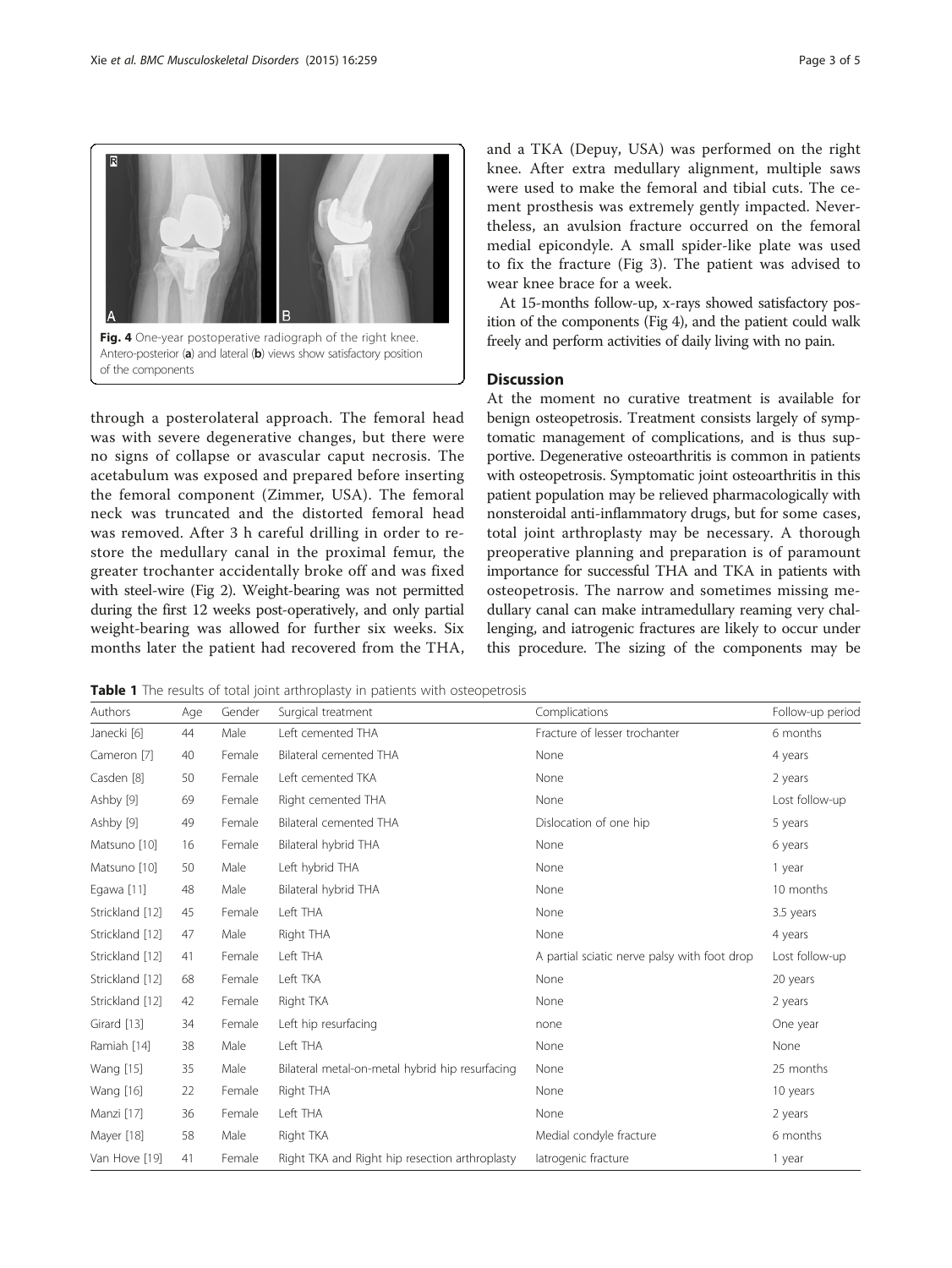<span id="page-3-0"></span>In our case the greater trochanter was broken off while creating a medullary canal in the extremely hard bone in the proximal femur. It was necessary to fix the fracture with steel-wire. While performing TKA in the right knee an avulsion fracture occurred on the medial epicondyle of the femur. Also this fracture needed to be fixed, and patient was advised to wear knee brace for a week. Bone overheating was also a problem during surgery, and we managed this by careful and low speed drilling while continuous cold saline was administered on the bone. All these intraoperative complications and difficulties increased operation time and thereby the risk of intraoperative infection.

Currently, there are 14 articles in English literature reporting joint arthroplasty in patients with osteopetrosis. These articles (Table [1](#page-2-0)) consist of 17 THA in 13 patients, 3 hip resurfacing in 2 patients, and 5 TKA in 5 patients. Overall, these procedures have proven to be technically difficult to perform with increased risks of intraoperative and postoperative complications. However, the outcomes have been successful (Table [1\)](#page-2-0).

Surgical technique differed considerably among the case reports. For THA, Janecki and Nelson [6] described difficulty in making femoral neck cut, difficulty in preparation of femoral canal and minor intraoperative fracture of lesser trochanter. Cameron and Dewar [7] used short femoral stems to minimize the need for reaming of the femoral canal. Egawa et al. [8] reported the use of computerassisted fluoroscopic navigation to aid in the creation of a femoral canal with a high-speed burr. Girard et al. [9] reported that in order to avoid the difficulties associated with inserting the femoral component, a hybrid metal-on metal resurfacing may be a good option. Ramiah et al. [10] presented technical solutions to aid surgeons in the management of failed proximal femoral internal fixation using custom-made tungsten carbide instrumentation. Our previous article [11] presented a case of arthroplasty for an osteopetrosis patient with 10-year follow-up. At 10-year follow-up, the patient could walk freely and perform activities of daily living with no pain. For TKA, Mayer [12] presents a case of knee osteoarthritis in a patient with osteopetrosis. Patient-specific instrumentation was used in this case. This technique decreases operative time and potential complications. Van Hove [\[13\]](#page-4-0) reported that TKA in autosomal dominant type I osteopetrosis was related with iatrogenic fractures. Total hip arthroplasty was performed during follow-up, but there was no possibility of achieving a stable THA. Therefore, they performed a resection arthroplasty. The patient was able to walk a few steps behind a walking aid.

## Conclusions

Our case report demonstrates that total joint arthroplasty is an effective option to treat hip and knee osteoarthritis in patients with osteopetrosis. This case highlights the technical difficulties and complications associated with total joint arthroplasty in osteopetrosis patients. Operative time is increased significantly secondary to hard sclerotic bone, obliterated medullary canal and perioperative fractures. Careful preparation, appropriate instruments and knowledge is necessary to achieve successful outcomes.

## Consent

Written informed consent was obtained from the patient for publication of this case report and any accompanying images. A copy of the written consent is available for review by the Editor-in-chief of this journal.

#### Abbreviations

THA: Total hip arthroplasty; TKA: Total knee arthroplasty.

#### Competing interests

The authors declare that they have no competing interests.

#### Authors' contributions

LX wrote the draft of the manuscript and participated in the follow-up examination of the patient and clinical material. JJ, FD and WSK participated in the surgical and medical treatment and followed up the patient. They also have been involved in drafting the manuscript or revising it critically. JWW performed the surgery, coordinated and helped to draft and finalize the manuscript. All authors read and approved the final manuscript.

#### Authors' information

Junwen Wang is the Director of Department of Orthopedic Surgery in Wuhan Orthopedic Hospital.

#### Received: 22 April 2015 Accepted: 11 September 2015 Published online: 21 September 2015

#### References

- 1. Albert Schönberg H. Roentgenbilder einer seltenen Knochennerkrankung. Munch Med Wochenschr. 1904;51:365–8.
- 2. Nour M, Ward LM. Infantile malignant osteopetrosis. J Pediatr. 2013;163:1230–0. 3. Taner S. Diagnosis: infantile malign osteopetrosis. Turk J Haematol.
- 2014;31:335–6. 4. Roopashri RK, Gopakumar R, Subhas BG. Osteomyelitis in infantile osteopetrosis: a case report with review of literature. J Indian Soc Pedod Prev Dent. 2008;26:125–8.
- 5. Vazquez E. Maxillomandibular osteomyelitis in osteopetrosis. Report of a case and review of the literature. Oral Maxillofac Surg. 2009;13:105–8.
- 6. Janecki CJ, Nelson CL. Osteoarthritis associated with osteopetrosis treated by total hip replacement arthroplasty. Report of a case. Cleve Clin Q. 1971;38:169–77.
- 7. Cameron HU, Dewar FP. Degenerative osteoarthritis associated with osteopetrosis. Clin Orthop Relat Res. 1977;127:148–9.
- 8. Casden AM, Jaffe FF, Kastenbaum DM. Osteoarthritis associated with osteopetrosis treated by total knee arthroplasty. Report of a case. Clin Orthop Relat Res. 1989;247:202–7.
- 9. Ashby ME. Total hip arthroplasty in osteopetrosis. A report of two cases. Clin Orthop Relat Res. 1992;276:214–21.
- 10. Matsuno T, Katayama N. Osteopetrosis and total hip arthroplasty. Report two cases Int Orthop. 1997;21:409–11.
- 11. Egawa H. Total hip arthroplasty in osteopetrosis using computer-assisted fluoroscopic navigation. J Arthroplasty. 2005;20:1074–7.
- 12. Strickland JP, Berry DJ. Total joint arthroplasty in patients with osteopetrosis: a report of 5 cases and review of the literature. J Arthroplasty. 2005;20:815–20.